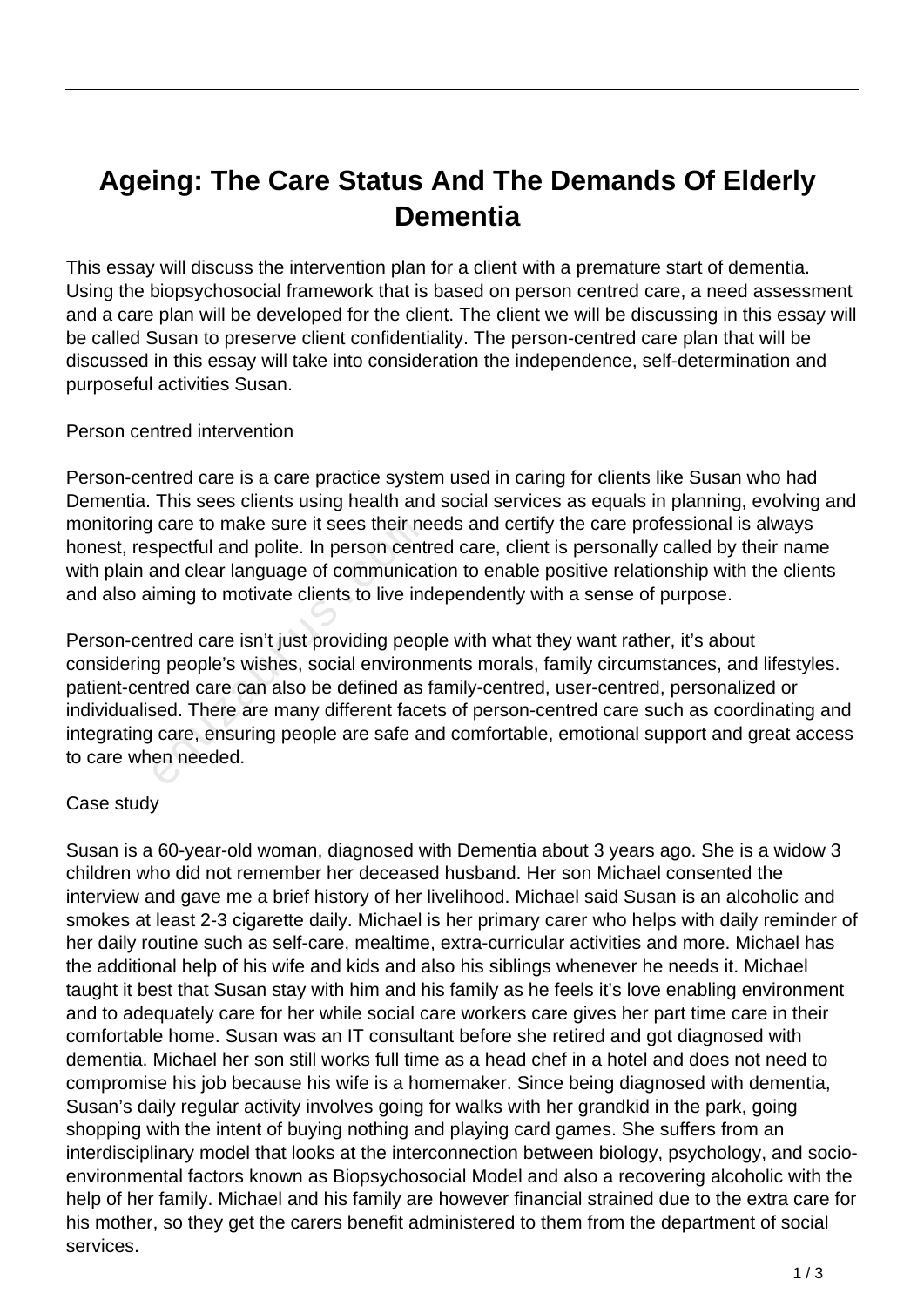## Assessment

An assessment was conducted on Susan needs with the use of the Tierney model. 12 activities of living. Llewellyn & Hayes (2008) describes the model as an aid in assisting and measuring the patient's ability to achieve independence at each stage of care. All 12 activities include, maintaining a safe environment, communication, breathing, eating and drinking, eliminating, personal cleansing and dressing, controlling body temperature, mobilising, working and playing, expressing sexuality, sleeping and dying which are in line with the biopsychosocial model. The Roper Logan Tierney model according to Holland et al (2008) are used as a framework for the assessment, planning, implementing and evaluating process of Susan's needs as well as seeking to promote her independence. Susan was assessed by an interview process conducted which her family also consented to as they were also interviewed.

The assessment conducted focused on discovering symptoms she might be experiencing such as her social and occupational activities, mentality and cognitive state, and family relationships.

## Care Plan

From the assessment conducted, it showed Susan is in need of socialisation, counselling, medical, and spiritual care. This need was used to draw a care plan so that an appropriate means of intervention will be adopted to meet those needs. This shows that a visit to a psychologist to boost self-esteem and social activities is needed to swindle her focus from her past time of alcoholism. As her wellbeing is very important, once a week visit to the psychiatrist is advised upon to monitor her mental state and a consistent workout regime with a personal trainer. ssessment conducted, it showed<br>nd spiritual care. This need was u<br>ntervention will be adopted to meer<br>ist to boost self-esteem and social<br>of alcoholism. As her wellbeing is<br>upon to monitor her mental state<br>n – Social Care

## Intervention – Social Care Model

Following her assessment, care plan was carefully prepared to identify the needs of Susan. List of concerned issues that arise in Susan's plan includes depression, disproportionate alcohol absorption, restricted socialising, unfortunate diets and independent care. Susan's family taught it wise to employ a dietician to oversee her diet as it is a vital part of her wellbeing and ageing process. As dementia is a syndrome of deterioration in memory, thinking, behaviour and the ability to perform everyday activities, a balanced diet is important as it helps with memory recovery and knowing her digestive system will be less effective compared to a young girl or woman. So special consideration is given to her diet to enable easy digestion and prevent constipation. Although, Susan is in a loving home with a family who loves for her, she does get depressed from time to time which causes her to display aggressive behaviours, however time away for a walk to the park motivates and boost her self-confidence.

A counselling intervention was planned for both carers and clients as dealing with dementia is not easy. Susan visits the psychiatrist and the psychologist once a week for counselling to help her settle peacefully and as known that many individuals with dementia struggle to make sense of their diagnosis and lifechanging events occurring in their life. Being diagnosed with dementia may cause individuals feeling vulnerable, lost, anxious and confused that they get panicked worrying about what the future holds.

Research advocates that counselling can play a vital role in early diagnosis of dementia. Counselling was also recommended to the carers to help them understand the importance of